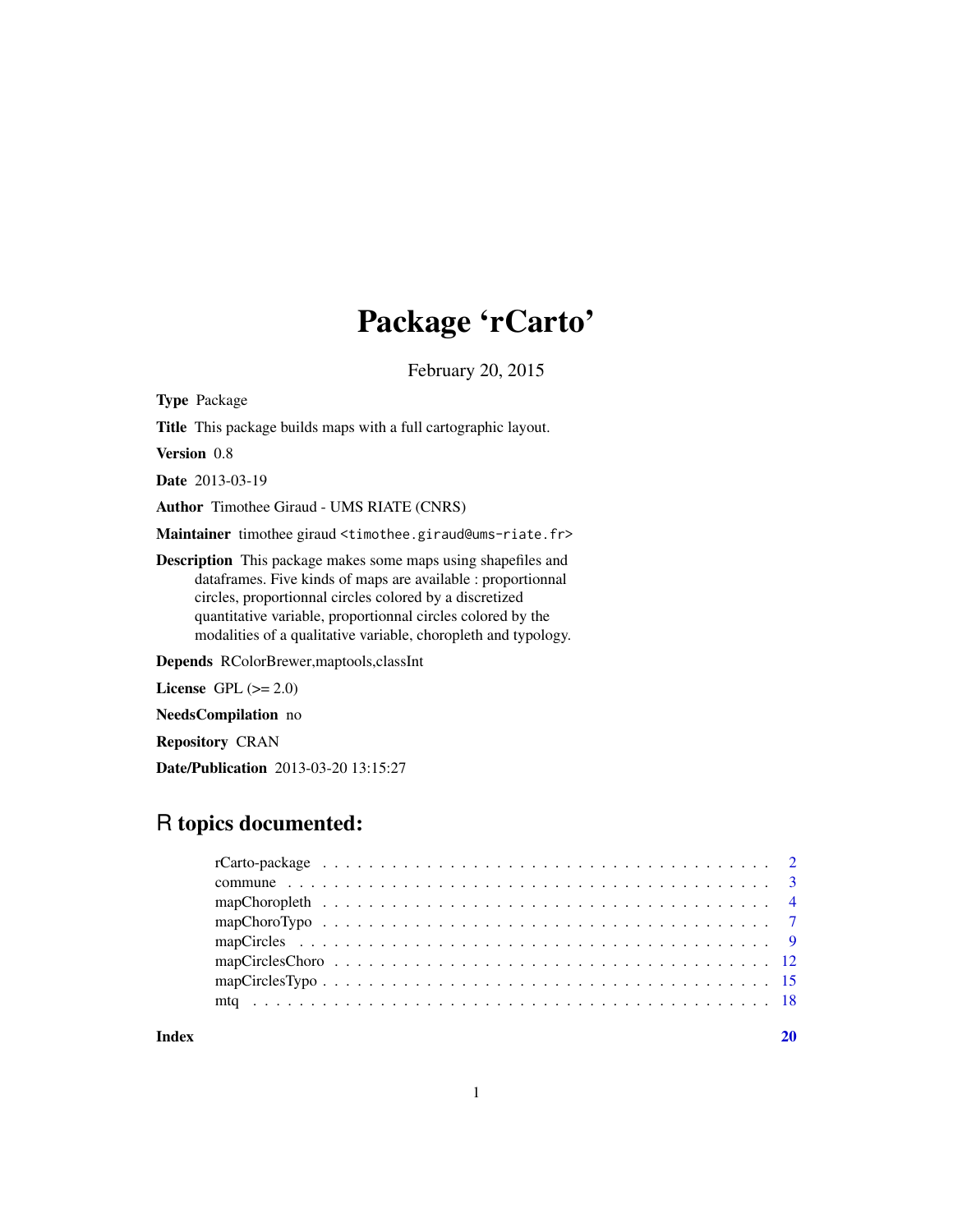<span id="page-1-1"></span><span id="page-1-0"></span>

#### Description

This package makes some maps using shapefiles and dataframes. Five kinds of maps are available:

- proportionnal circles
- proportionnal circles colored by discretized quantitative data
- proportionnal circles colored by modalities of qualitative data
- choropleth
- typology

#### Details

| Package: | rCarto            |
|----------|-------------------|
| Type:    | Package           |
| Version: | 0.8               |
| Date:    | 2013-03-19        |
| License: | $GPL$ ( $>=2.0$ ) |

## Note

Some part of the code (legend position, management of diverging color palettes) are inspired by some functions of the rgrs package.

#### Author(s)

Timothee Giraud - UMS RIATE (CNRS) <timothee.giraud@ums-riate.fr>

#### References

RColorBrewer, maptools, classInt and rgrs packages

Bivand, Roger S., Pebesma, Edzer J., Gomez-Rubio, Virgilio, 2008, Applied Spatial Data Analysis with R, Springer.

Tanimura, S., Kuroiwa, C., and Mizota, T. (2006) Proportional symbol mapping in R. Journal of Statistical Software 15(5). http://www.jstatsoft.org/v15/i05/paper

| rCarto-package | rCarto package       |
|----------------|----------------------|
| mapCircles     | proportional circles |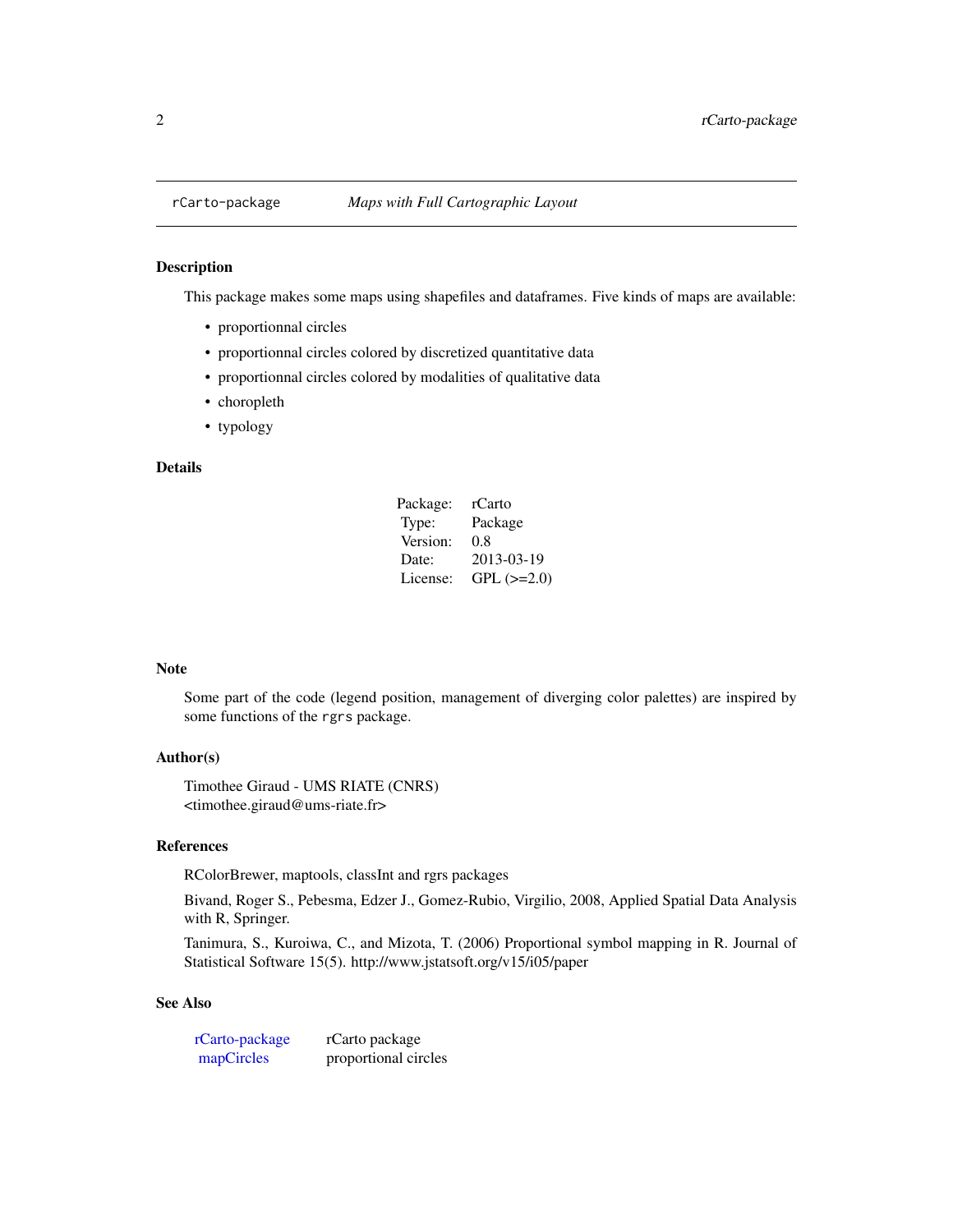#### <span id="page-2-0"></span>commune 3

| mapCirclesChoro | proportional circles colored by a discretized quantitative variable      |
|-----------------|--------------------------------------------------------------------------|
| mapCirclesTypo  | proportional circles colored by the modalities of a qualitative variable |
| mapChoropleth   | choropleth                                                               |
| mapChoroTypo    | typology                                                                 |
| mta             | data                                                                     |
| commune         | shapefile                                                                |
|                 |                                                                          |

<span id="page-2-1"></span>commune *Shapefile of Communes of the Martinique Island*

### Description

Shapefile of communes of the Martinique island (France). This shapefile is a GEOFLA extract.

#### Format

A shapefile with 34 observations on 18 variables.

ID\_GEOFLA identifier of the polygons

CODE\_COMM other identifier of the polygons

INSEE\_COM identifier of the polygons to be used in examples

NOM\_COMM names of the communes

... not used

#### Source

http://professionnels.ign.fr/geofla#tab-3

Original data can be retreived here (page reached on 2012-11-19) : http://professionnels.ign.fr/sites/default/files/GEOFLA\_1-1\_SHP\_UTM20W84\_MQ-ED111.tar.gz

| rCarto-package  | rCarto package                                                           |
|-----------------|--------------------------------------------------------------------------|
| mapCircles      | proportional circles                                                     |
| mapCirclesChoro | proportional circles colored by a discretized quantitative variable      |
| mapCirclesTypo  | proportional circles colored by the modalities of a qualitative variable |
| mapChoropleth   | choropleth                                                               |
| mapChoroTypo    | typology                                                                 |
| mtq             | data                                                                     |
| commune         | shapefile                                                                |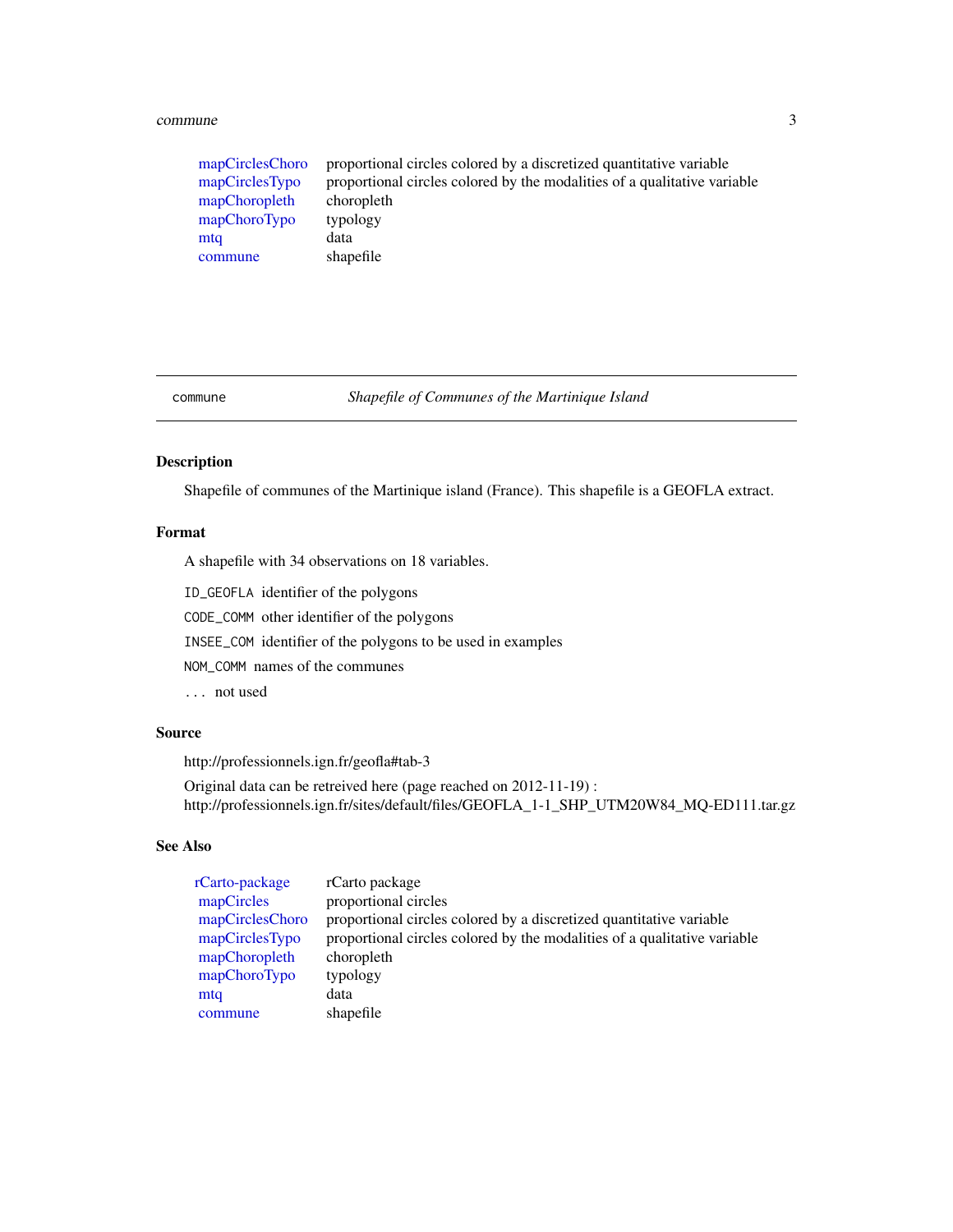### <span id="page-3-0"></span>Examples

```
## to read the shapefile in R
shpMtq<-readShapeSpatial(file.path(path.package("rCarto"), "shapes/COMMUNE"))
```
<span id="page-3-1"></span>mapChoropleth *Choropleth*

#### Description

This function represents a numeric variable through a choropleth map.

#### Usage

```
mapChoropleth(shpFile, shpId, df, dfId, var,
              nclass = 6, style = "quantile",
              fixBrks = FALSE, listBrks = NULL, diverg = FALSE, divergBrk = 0,
              lgdRnd = 2, posLeg = "bottomleft",
              palCol = "Greens", palColPos = "Reds", palColNeg = "Blues",
              NACol = "grey",
             title = var, legend = var, author = "author", sources = "sources",
              scalebar = FALSE, scalebarSize, scalebarText,
              northArrow = FALSE, northArrowSize,
              width = NULL, height = NULL, txtCex = NULL)
```

| shpFile  | Path to a polygon shapefile.                                                                                                                                                                                                                                                                |
|----------|---------------------------------------------------------------------------------------------------------------------------------------------------------------------------------------------------------------------------------------------------------------------------------------------|
| shpId    | Unique identifier of the shapefile. It must correspond to df Id.                                                                                                                                                                                                                            |
| df       | Data frame that contains the variable to be mapped.                                                                                                                                                                                                                                         |
| dfId     | Unique identifier of the data frame. It must correspond to shpId.                                                                                                                                                                                                                           |
| var      | Name of the numeric variable to be mapped.                                                                                                                                                                                                                                                  |
| nclass   | Number of classes to be represented.                                                                                                                                                                                                                                                        |
| style    | Method used to provide the class intervals. See style in the class Intervals<br>function from the class Int package.                                                                                                                                                                        |
| fixBrks  | FALSE (default): the class intervals are computed through the style argument.<br>TRUE : the class intervals are provided through the listBrks argument, nclass<br>and style are not used.                                                                                                   |
| listBrks | Vector of values used as breaks for the class intervals when $fixBr$ ks = TRUE.                                                                                                                                                                                                             |
| diverg   | FALSE (default): there is no color break in the color palette.<br>TRUE : a break is introduced in the color palette. Palettes are defined through the<br>palColPos and palColNeg arguments, respectively for values superior to the<br>divergBrk value and inferior to the divergBrk value. |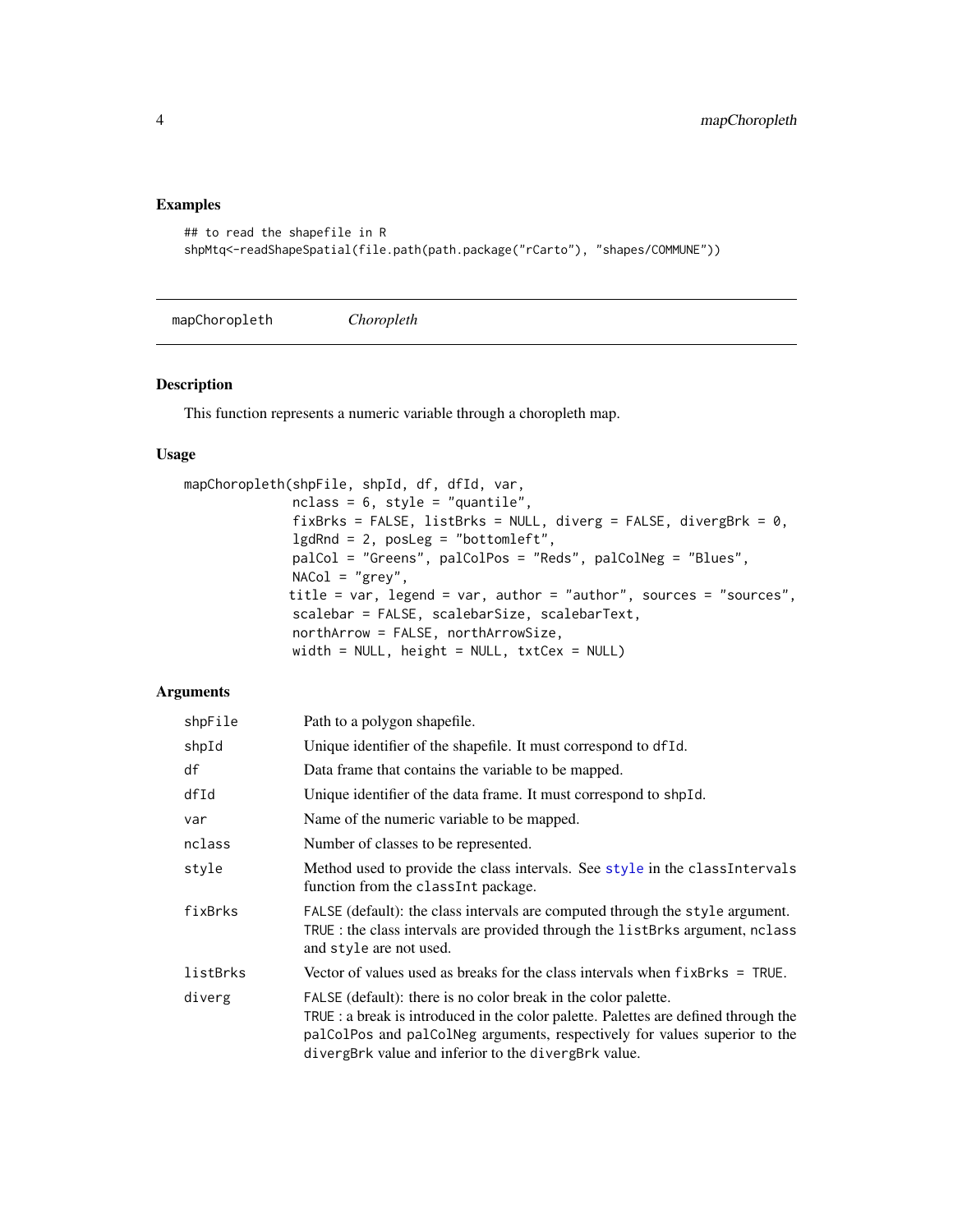<span id="page-4-0"></span>

| divergBrk    | Value used to define the break in the color palette if diverg=TRUE.                                                                                                                                                |
|--------------|--------------------------------------------------------------------------------------------------------------------------------------------------------------------------------------------------------------------|
| lgdRnd       | Rounding of the class intervals presented in the legend.                                                                                                                                                           |
| posLeg       | Position of the legend (top, bottom, left, right, center, topleft, topright, bottom-<br>left or bottomright).                                                                                                      |
| palCol       | Color palette, provided through RColorBrewer, to be used in the map. Use<br>display.brewer.all() to see the available color ramps. For a more detailed<br>overview: RColorBrewer.                                  |
| palColPos    | Palette used for values superior to divergBrk if diverg=TRUE. See palCol for<br>details.                                                                                                                           |
| palColNeg    | Palette used for values inferior to divergBrk if diverg=TRUE. See palCol for<br>details.                                                                                                                           |
| NACol        | Color used to draw units with no data (NA).                                                                                                                                                                        |
| title        | Title of the map.                                                                                                                                                                                                  |
| legend       | Title of the legend.                                                                                                                                                                                               |
| author       | Two lines (author and sources) at the bottom of the map are available to dis-<br>play additional information. It is recommended to display the name of the author<br>and the sources of the data and the base map. |
| sources      | Two lines (author and sources) at the bottom of the map are available to dis-<br>play additional information. It is recommended to display the name of the author<br>and the sources of the data and the base map. |
| scalebar     | FALSE (default): don't draw a scale bar.<br>TRUE : draws a scale bar. The choice of the scale bar location is interactive.                                                                                         |
| scalebarSize | Size of the scale bar in map units.                                                                                                                                                                                |
| scalebarText | Text of the scale bar.                                                                                                                                                                                             |
| northArrow   | FALSE (default) : don't draw a North arrow.<br>TRUE: draws a North arrow. The choice of the North arrow location is interac-<br>tive.                                                                              |
|              | northArrowSize Size of the North arrow in map units.                                                                                                                                                               |
| width        | Width of the map in cm.                                                                                                                                                                                            |
| height       | Height of the map in cm.                                                                                                                                                                                           |
| txtCex       | Size of the texts.                                                                                                                                                                                                 |

#### Details

Only the five first arguments are compulsory.

# Value

A choropleth map is displayed in the graphic window. You can export the map in raster or vector format (pdf).

# Author(s)

Timothee Giraud - UMS RIATE (CNRS)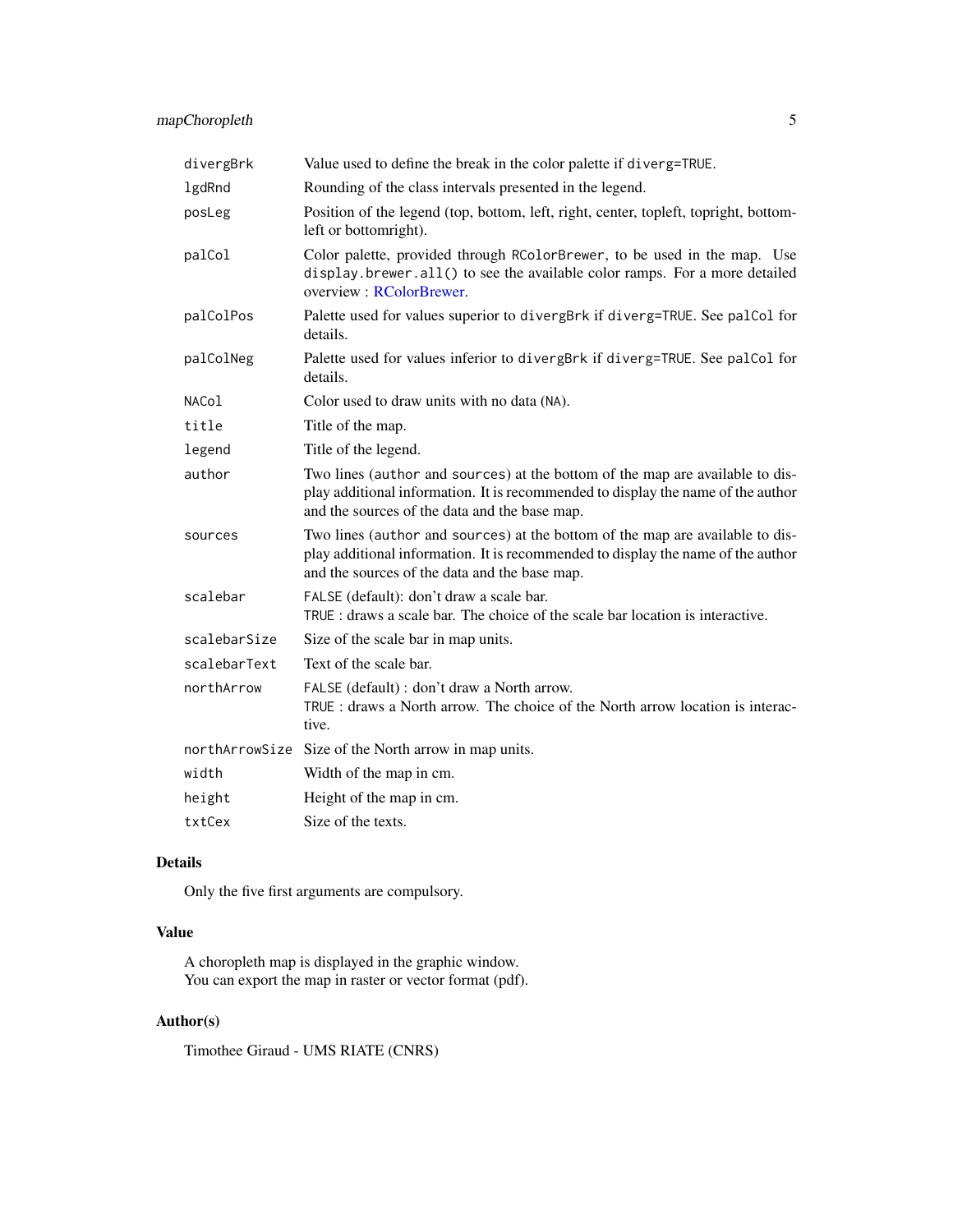6 mapChoropleth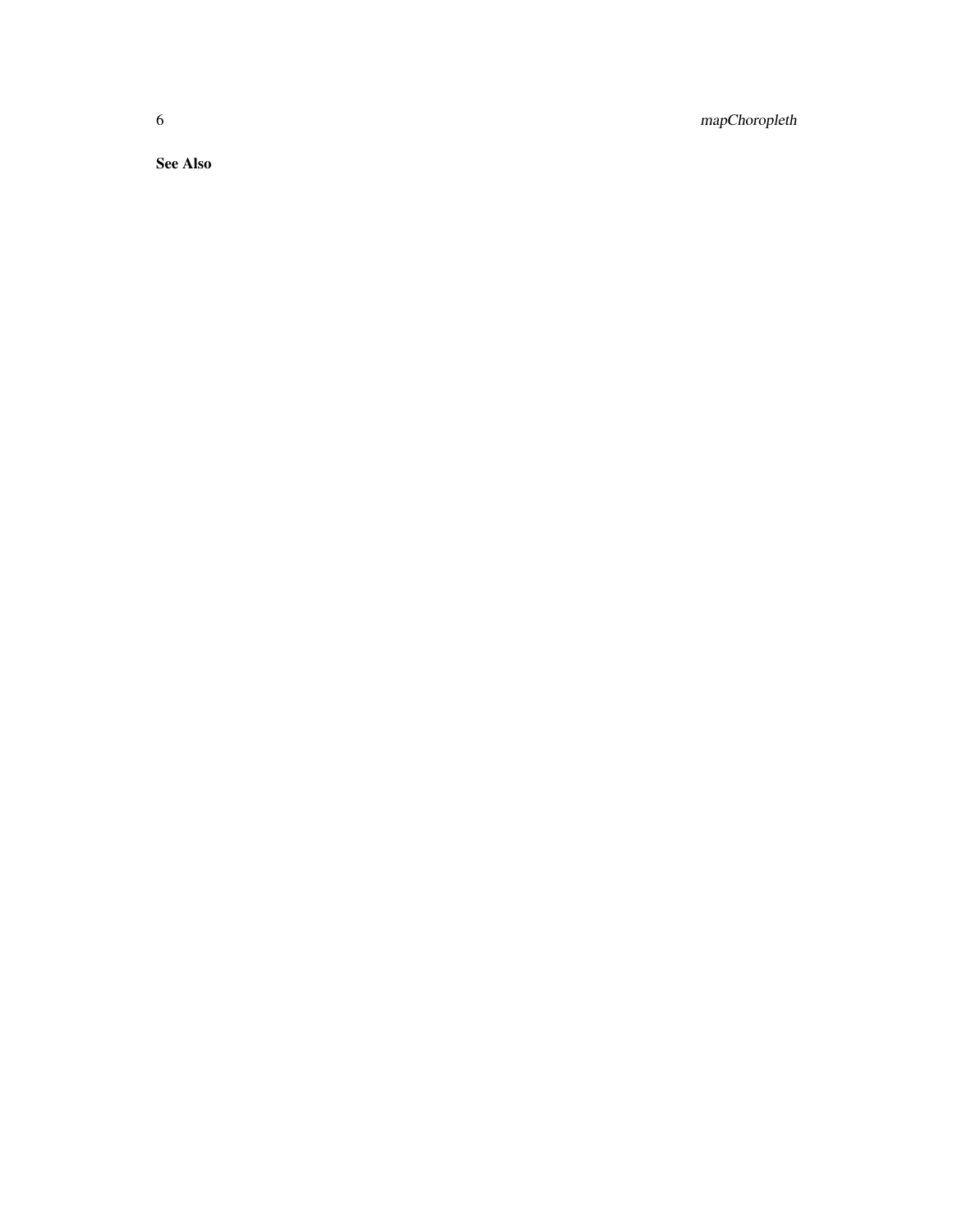# <span id="page-6-0"></span>mapChoroTypo 7

| rCarto-package<br>mapCircles<br>mapCirclesChoro<br>mapCirclesTypo<br>mapChoropleth<br>mapChoroTypo<br>mtq<br>commune | rCarto package<br>proportional circles<br>proportional circles colored by a discretized quantitative variable<br>proportional circles colored by the modalities of a qualitative variable<br>choropleth<br>typology<br>data<br>shapefile                                                                                                                                                                                                                                                                                                                                                                                                                                                  |
|----------------------------------------------------------------------------------------------------------------------|-------------------------------------------------------------------------------------------------------------------------------------------------------------------------------------------------------------------------------------------------------------------------------------------------------------------------------------------------------------------------------------------------------------------------------------------------------------------------------------------------------------------------------------------------------------------------------------------------------------------------------------------------------------------------------------------|
| <b>Examples</b>                                                                                                      |                                                                                                                                                                                                                                                                                                                                                                                                                                                                                                                                                                                                                                                                                           |
| library(rCarto)<br>data(mtq)<br># minimal example<br># detailed example<br>mtq\$POPVAR[3] <- NA                      | mtg\$POPVAR <- (mtg\$P09_POP-mtg\$P99_POP) / mtg\$P99_POP<br>mapChoropleth(shpFile=file.path(path.package("rCarto"), "shapes/COMMUNE"),<br>shpId="INSEE_COM", df=mtq, dfId="ID", var="POPVAR")<br>mapChoropleth(shpFile=file.path(path.package("rCarto"), "shapes/COMMUNE"),<br>shpId="INSEE_COM", df=mtq, dfId="ID", var="POPVAR",<br>nclass=6, style="quantile",<br>diverg=TRUE, divergBrk=0,<br>lgdRnd=2, posLeg="bottomleft",<br>palColPos="Greens", palColNeg="Blues", NACol="grey",<br>title="Population growth in Martinique",<br>legend="Population growth\nrate between\n1999 and 2009",<br>author=Sys.getenv("USERNAME"),<br>sources="data : INSEE, 2009; basemap : IGN, 2012") |

<span id="page-6-1"></span>mapChoroTypo *Typology*

# Description

This function represents a qualitative variable through a map. Polygons are filled in relation to the variable modalities.

# Usage

```
mapChoroTypo(shpFile, shpId, df, dfId, var,
            posLeg = "bottomleft", palCol = "Paired", NACol = "grey",
             title = var, legend = var, author = "author", sources = "sources",
             scalebar = FALSE, scalebarSize, scalebarText,
             northArrow = FALSE, northArrowSize,
             width = NULL, height = NULL, txtCex = NULL)
```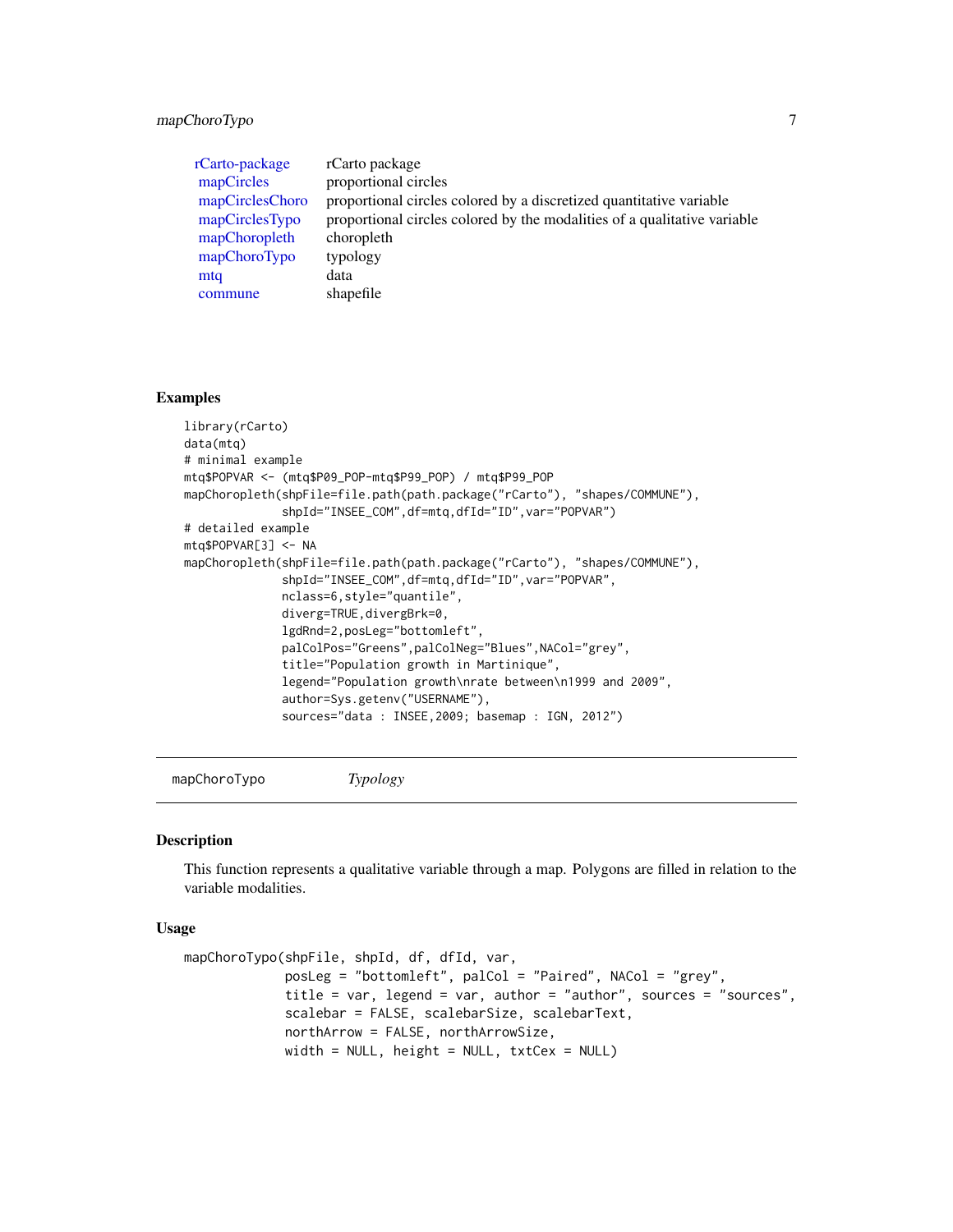# <span id="page-7-0"></span>Arguments

| shpFile      | Path to a polygon shapefile.                                                                                                                                                                                       |
|--------------|--------------------------------------------------------------------------------------------------------------------------------------------------------------------------------------------------------------------|
| shpId        | Unique identifier of the shapefile. It must correspond to dfId.                                                                                                                                                    |
| df           | Data frame that contains the variable to be mapped.                                                                                                                                                                |
| dfId         | Unique identifier of the data frame. It must correspond to shpId.                                                                                                                                                  |
| var          | Name of the qualitative variable to be mapped.                                                                                                                                                                     |
| posLeg       | Position of the legend (top, bottom, left, right, center, topleft, topright, bottom-<br>left or bottomright).                                                                                                      |
| palCol       | Color palette, provided through RColorBrewer, to be used in the map. Use<br>display.brewer.all() to see the available color ramps. For a more detailed<br>overview: RColorBrewer.                                  |
| NACol        | Color used to draw units with no data (NA).                                                                                                                                                                        |
| title        | Title of the map.                                                                                                                                                                                                  |
| legend       | Title of the legend.                                                                                                                                                                                               |
| author       | Two lines (author and sources) at the bottom of the map are available to dis-<br>play additional information. It is recommended to display the name of the author<br>and the sources of the data and the base map. |
| sources      | Two lines (author and sources) at the bottom of the map are available to dis-<br>play additional information. It is recommended to display the name of the author<br>and the sources of the data and the base map. |
| scalebar     | FALSE (default): don't draw a scale bar.<br>TRUE : draws a scale bar. The choice of the scale bar location is interactive.                                                                                         |
| scalebarSize | Size of the scale bar in map units.                                                                                                                                                                                |
| scalebarText | Text of the scale bar.                                                                                                                                                                                             |
| northArrow   | FALSE (default) : don't draw a North arrow.<br>TRUE: draws a North arrow. The choice of the North arrow location is interac-<br>tive.                                                                              |
|              | northArrowSize Size of the North arrow in map units.                                                                                                                                                               |
| width        | Width of the map in cm.                                                                                                                                                                                            |
| height       | Height of the map in cm.                                                                                                                                                                                           |
| txtCex       | Size of the texts.                                                                                                                                                                                                 |

#### Details

Only the five first arguments are compulsory.

# Value

A typology map is displayed in the graphic window. You can export the map in raster or vector format (pdf).

# Author(s)

Timothee Giraud - UMS RIATE (CNRS)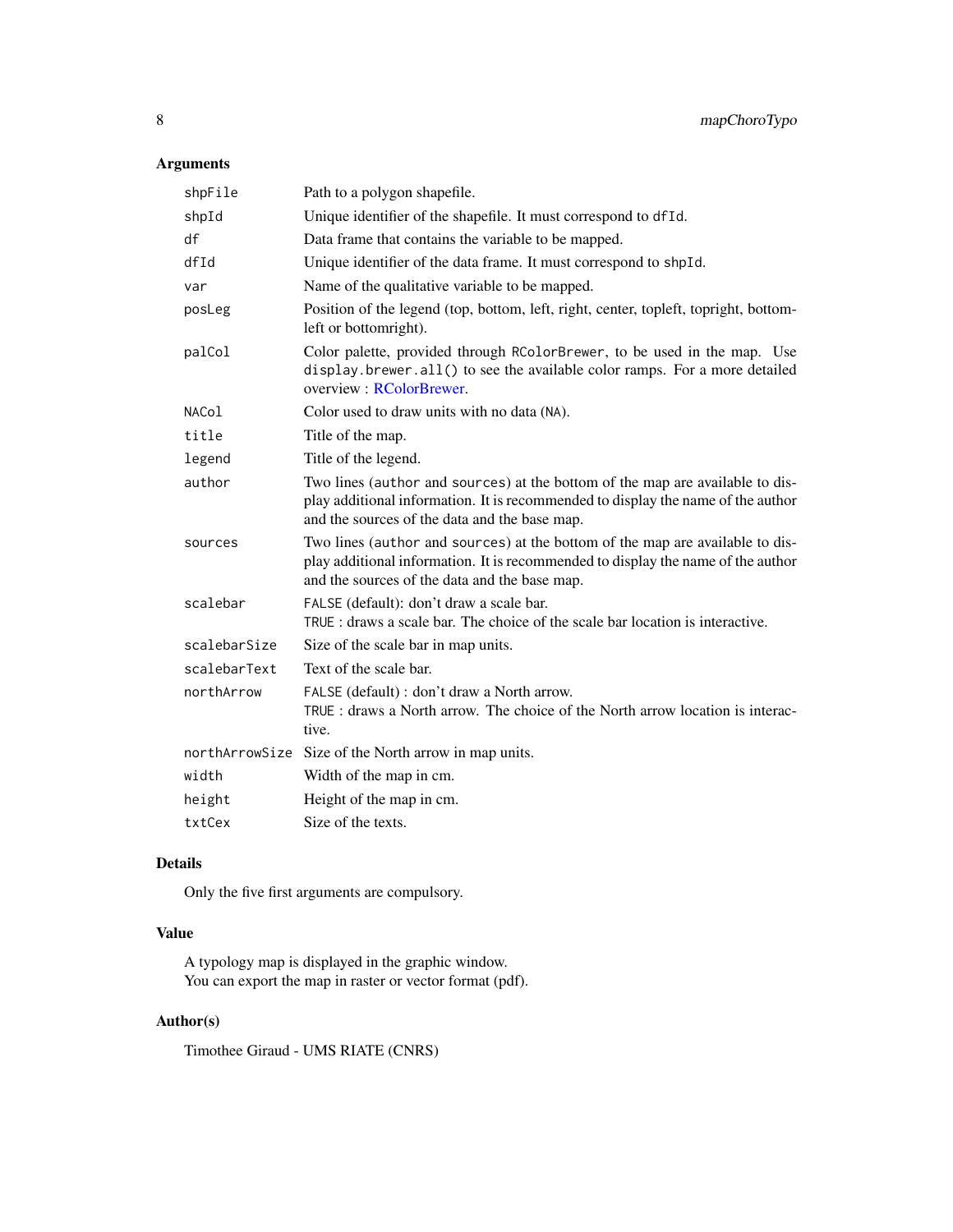#### <span id="page-8-0"></span>mapCircles 9

#### See Also

| rCarto-package  | rCarto package                                                           |
|-----------------|--------------------------------------------------------------------------|
| mapCircles      | proportional circles                                                     |
| mapCirclesChoro | proportional circles colored by a discretized quantitative variable      |
| mapCirclesTypo  | proportional circles colored by the modalities of a qualitative variable |
| mapChoropleth   | choropleth                                                               |
| mapChoroTypo    | typology                                                                 |
| mtq             | data                                                                     |
| commune         | shapefile                                                                |

# Examples

```
library(rCarto)
data(mtq)
# minimal example
mtr[ c(1, 12, 18, 23, 33, 8, 24), "beach"] <- "No access to the beach"
mtq[c(2,4,5,6,9,13,17,20,21,25,26,29,31,34,11,27,7,19),"beach"] <- "Caribbean Sea"
mtq[c(14,15,16,22,28,30,32,10,3),"beach"] <- "Atlantic Ocean"
mapChoroTypo(shpFile=file.path(path.package("rCarto"), "shapes/COMMUNE"),
              shpId="INSEE_COM",df=mtq,dfId="ID",var="beach")
```
<span id="page-8-1"></span>

mapCircles *Proportional Circles*

#### Description

This function represents a variable through a proportional circles map. The areas of the circles are proportional to values of a numeric variable.

#### Usage

```
mapCircles(shpFile, shpId, df, dfId, var,
          fixedNorm = FALSE, shareOfCircles = 0.02,
          radiusMax = 0.5, valueMax = max(df[, var], na.rm = TRUE),
          lgdRnd = 0, posLeg = "bottomleft",
          circleCol = "#FD8D3C", baseCol = "#FFEDA0",
          title = var, legend = var, author = "author", sources = "sources",
          scalebar = FALSE, scalebarSize, scalebarText,
          northArrow = FALSE, northArrowSize,
          width = NULL, height = NULL, txtCex = NULL)
```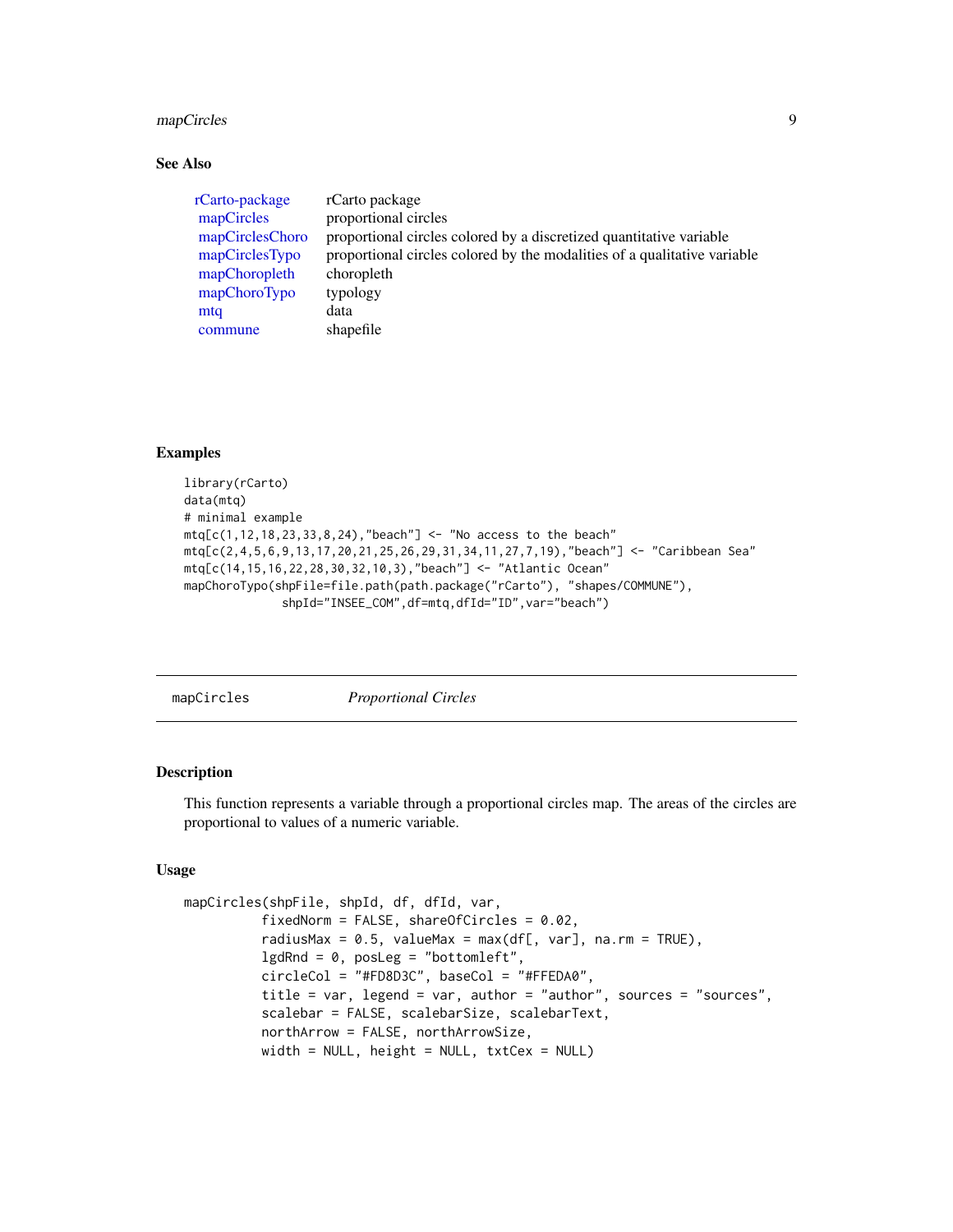| shpFile        | Path to a polygon shapefile.                                                                                                                                                                                                                                                                                                                                        |
|----------------|---------------------------------------------------------------------------------------------------------------------------------------------------------------------------------------------------------------------------------------------------------------------------------------------------------------------------------------------------------------------|
| shpId          | Unique identifier of the shapefile. It must correspond to df Id.                                                                                                                                                                                                                                                                                                    |
| df             | Data frame that contains the variable to be mapped.                                                                                                                                                                                                                                                                                                                 |
| dfId           | Unique identifier of the data frame. It must correspond to shpId.                                                                                                                                                                                                                                                                                                   |
| var            | Name of the positive numeric variable to be mapped.                                                                                                                                                                                                                                                                                                                 |
| fixedNorm      | FALSE (default) : the sum of the surfaces occupied by circles is proportional to<br>the size of the map and is declared by the shareOfCircles argument, radiusMax<br>and valueMax are not used.<br>TRUE : the size of the largest circle is defined by a radius size (radiusMax) and<br>a fixed variable value (valueMax), the shareOfCircles argument is not used. |
|                | shareOfCircles Share of the surface of the map occupied by circles $(0.02 \text{ is } 2\%)$ .                                                                                                                                                                                                                                                                       |
| radiusMax      | Size (in cm) of the radius of the biggest circle.                                                                                                                                                                                                                                                                                                                   |
| valueMax       | Value used to normalize the size of the largest circle (in variable units).                                                                                                                                                                                                                                                                                         |
| lgdRnd         | Rounding of the values of the variable presented in the legend.                                                                                                                                                                                                                                                                                                     |
| posLeg         | Position of the legend (top, bottom, left, right, center, topleft, topright, bottom-<br>left or bottomright).                                                                                                                                                                                                                                                       |
| circleCol      | Color of the circles.                                                                                                                                                                                                                                                                                                                                               |
| baseCol        | Color of the base map.                                                                                                                                                                                                                                                                                                                                              |
| title          | Title of the map.                                                                                                                                                                                                                                                                                                                                                   |
| legend         | Title of the legend.                                                                                                                                                                                                                                                                                                                                                |
| author         | Two lines (author and sources) at the bottom of the map are available to dis-<br>play additional information. It is recommended to display the name of the author<br>and the sources of the data and the base map.                                                                                                                                                  |
| sources        | Two lines (author and sources) at the bottom of the map are available to dis-<br>play additional information. It is recommended to display the name of the author<br>and the sources of the data and the base map.                                                                                                                                                  |
| scalebar       | FALSE (default): don't draw a scale bar.<br>TRUE : draws a scale bar. The choice of the scale bar location is interactive.                                                                                                                                                                                                                                          |
| scalebarSize   | Size of the scale bar in map units.                                                                                                                                                                                                                                                                                                                                 |
| scalebarText   | Text of the scale bar.                                                                                                                                                                                                                                                                                                                                              |
| northArrow     | FALSE (default) : don't draw a North arrow.<br>TRUE: draws a North arrow. The choice of the North arrow location is interac-<br>tive.                                                                                                                                                                                                                               |
| northArrowSize | Size of the North arrow in map units.                                                                                                                                                                                                                                                                                                                               |
| width          | Width of the map in cm.                                                                                                                                                                                                                                                                                                                                             |
| height         | Height of the map in cm.                                                                                                                                                                                                                                                                                                                                            |
| txtCex         | Size of the texts.                                                                                                                                                                                                                                                                                                                                                  |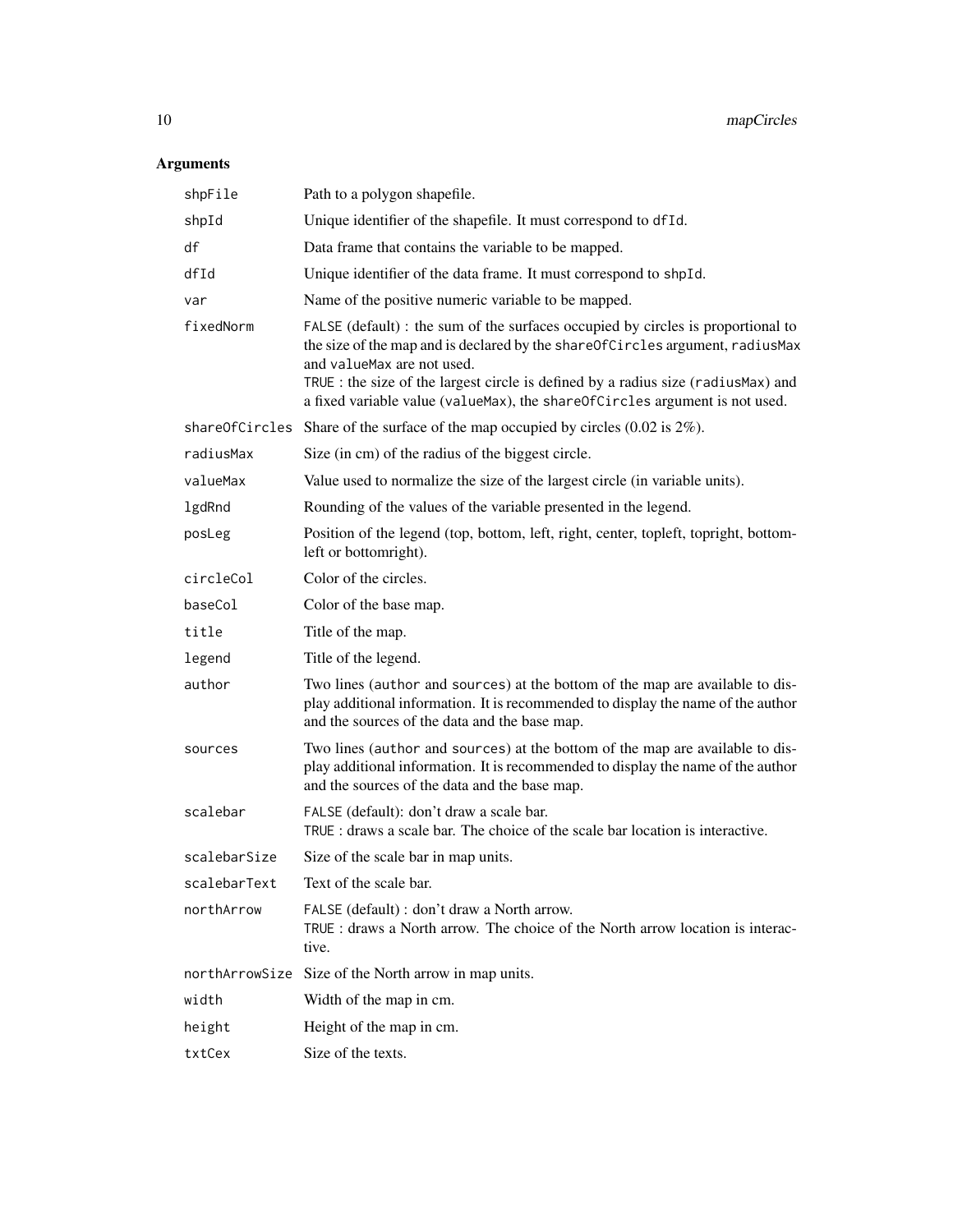### <span id="page-10-0"></span>mapCircles 11

# Details

The circles are centered on the centroids of the polygons. Only the five first arguments are compulsory.

#### Value

A proportionnal circle map is displayed in the graphic window. You can export the map in raster or vector format (pdf).

# Author(s)

Timothee Giraud - UMS RIATE (CNRS)

# See Also

| rCarto-package  | rCarto package                                                           |
|-----------------|--------------------------------------------------------------------------|
| mapCircles      | proportional circles                                                     |
| mapCirclesChoro | proportional circles colored by a discretized quantitative variable      |
| mapCirclesTypo  | proportional circles colored by the modalities of a qualitative variable |
| mapChoropleth   | choropleth                                                               |
| mapChoroTypo    | typology                                                                 |
| mtq             | data                                                                     |
| commune         | shapefile                                                                |

#### Examples

```
library(rCarto)
data(mtq)
# minimal example
mapCircles(shpFile=file.path(path.package("rCarto"), "shapes/COMMUNE"),
           shpId="INSEE_COM",df=mtq,dfId="ID",var="P09_POP", )
# detailed example
mapCircles(shpFile=file.path(path.package("rCarto"), "shapes/COMMUNE"),
           shpId="INSEE_COM",df=mtq,dfId="ID",var="P09_POP",
           shareOfCircle=0.1,
           lgdRnd=0,circleCol="Red",
           title="Population distribution in Martinique",
           legend="Total resident\npopulation in 2009",
           author=Sys.getenv("USERNAME"),
           sources="data : INSEE,2009; basemap : IGN, 2012")
```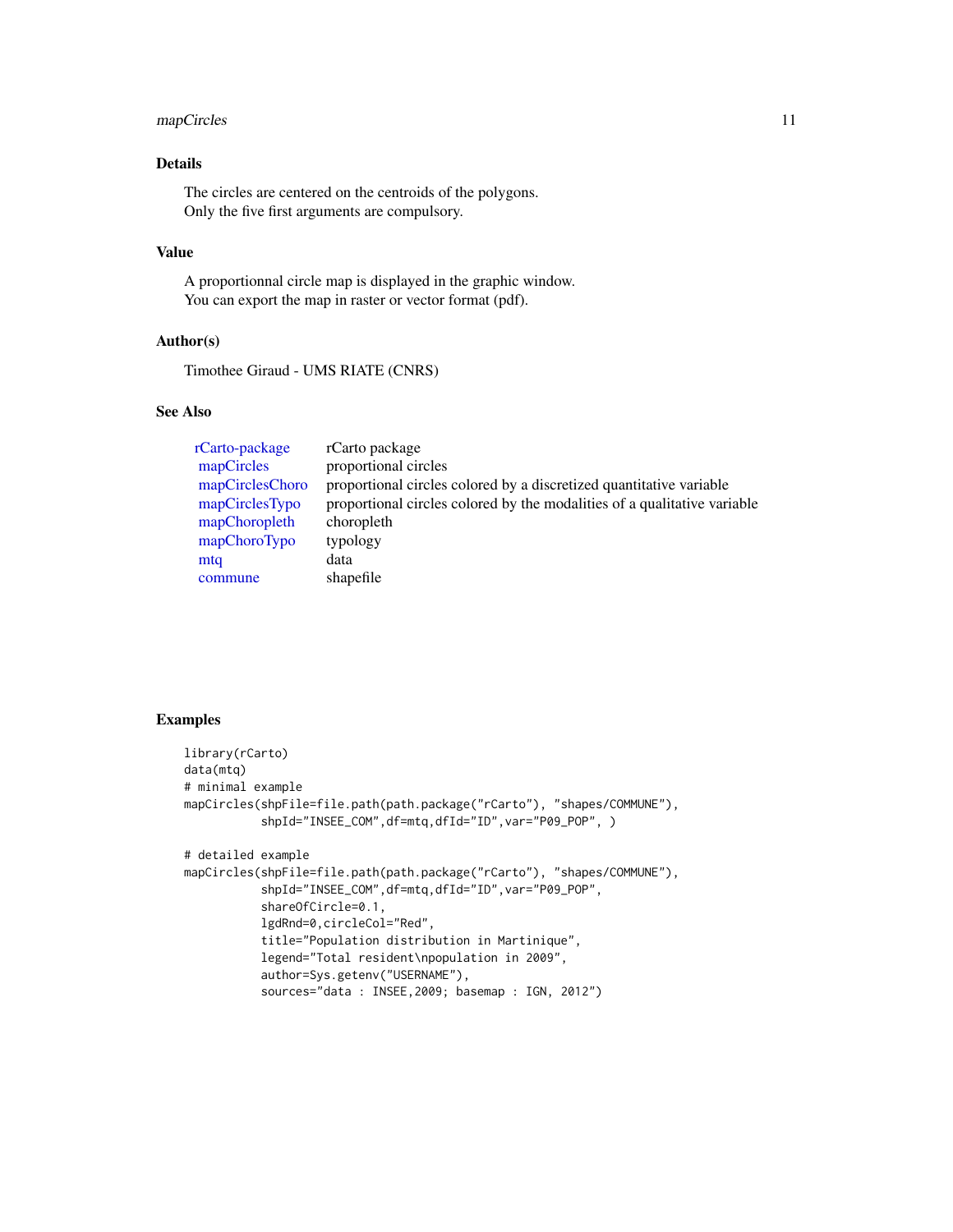<span id="page-11-1"></span><span id="page-11-0"></span>

#### Description

This function represents two variables through a proportional circles map. The areas of the circles are proportional to values of a quantitative variable and their colors reflect the discretization of an other numeric variable.

#### Usage

```
mapCirclesChoro(shpFile, shpId, df, dfId, var, var2,
                fixedNorm = FALSE, shareOfCircles = 0.02,
                radiusMax = 0.5, valueMax = max(df[, var], na.rm = TRUE),
                lgdRndCircles = 0, posLegCircles = "topright",
                circleCol = "grey", baseCol = "#FFEDA0",
               nclass = 6, style = "quantile", fixBrks = FALSE, listBrks = NULL,
                diverg = FALSE, divergBrk = 0,
                palCol = "Greens", palColPos = "Reds", palColNeg = "Blues",
                NACol = "grey",
                lgdRndDistr = 2, posLegDistr = "bottomleft",
                title = paste(var, var2, sep = " \& "),
                legendCircles = var, legendDistr = var2,
                author = "author", sources = "sources",
                scalebar = FALSE, scalebarSize, scalebarText,
                northArrow = FALSE, northArrowSize,
                width = NULL, height = NULL, txtCex = NULL)
```

| shpFile   | Path to a polygon shapefile.                                                                                                                                                                                                                                                                                                                                            |
|-----------|-------------------------------------------------------------------------------------------------------------------------------------------------------------------------------------------------------------------------------------------------------------------------------------------------------------------------------------------------------------------------|
| shpId     | Unique identifier of the shapefile. It must correspond to df Id.                                                                                                                                                                                                                                                                                                        |
| df        | Data frame that contains the variables to be mapped.                                                                                                                                                                                                                                                                                                                    |
| dfId      | Unique identifier of the data frame. It must correspond to shpId.                                                                                                                                                                                                                                                                                                       |
| var       | Name of the positive numeric variable to be mapped through the sizes of the<br>circles.                                                                                                                                                                                                                                                                                 |
| var2      | Name of the positive numeric variable to be mapped through the colors of the<br>circles.                                                                                                                                                                                                                                                                                |
| fixedNorm | FALSE (default) : the sum of the surfaces occupied by circles is proportional to<br>the size of the map and is declared by the share Of Circles argument, radius Max<br>and value Max are not used.<br>TRUE: the size of the largest circle is defined by a radius size (radius Max) and<br>a fixed variable value (valueMax), the shareOfCircles argument is not used. |
|           | share Of Circles Share of the surface of the map occupied by circles $(0.02 \text{ is } 2\%)$ .                                                                                                                                                                                                                                                                         |
| radiusMax | Size (in cm) of the radius of the biggest circle.                                                                                                                                                                                                                                                                                                                       |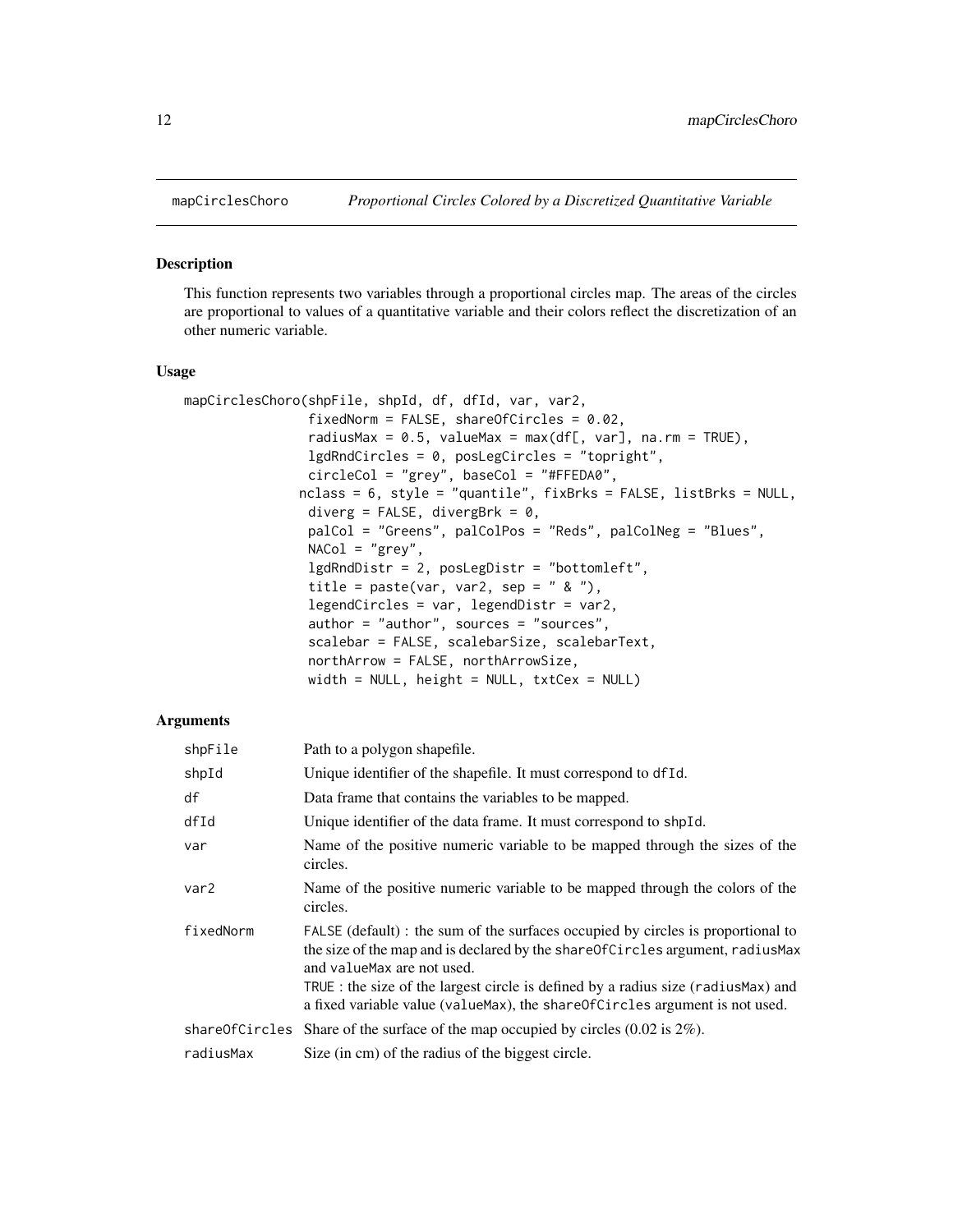<span id="page-12-0"></span>

| valueMax      | Value used to normalize the size of the largest circle (in variable units).                                                                                                                                                                                                                 |
|---------------|---------------------------------------------------------------------------------------------------------------------------------------------------------------------------------------------------------------------------------------------------------------------------------------------|
| lgdRndCircles | Rounding of the values of the variable presented in the legend of the circles.                                                                                                                                                                                                              |
| posLegCircles | Position of the legend of the circles(top, bottom, left, right, center, topleft,<br>topright, bottomleft or bottomright).                                                                                                                                                                   |
| circleCol     | Color of the circles in the legend                                                                                                                                                                                                                                                          |
| baseCol       | Color of the base map.                                                                                                                                                                                                                                                                      |
| nclass        | Number of classes to be represented.                                                                                                                                                                                                                                                        |
| style         | Method used to provide the class intervals. See style in the classIntervals<br>function from the classInt package.                                                                                                                                                                          |
| fixBrks       | FALSE (default): the class intervals are computed through the style argument.<br>TRUE : the class intervals are provided through the listBrks argument, nclass<br>and style are not used.                                                                                                   |
| listBrks      | Vector of values used as breaks for the class intervals when fixBrks = TRUE.                                                                                                                                                                                                                |
| diverg        | FALSE (default): there is no color break in the color palette.<br>TRUE : a break is introduced in the color palette. Palettes are defined through the<br>palColPos and palColNeg arguments, respectively for values superior to the<br>divergBrk value and inferior to the divergBrk value. |
| divergBrk     | Value used to define the break in the color palette if diverg=TRUE.                                                                                                                                                                                                                         |
| palCol        | Color palette, provided through RColorBrewer, to be used in the map. Use<br>display.brewer.all() to see the available color ramps. For a more detailed<br>overview : RColorBrewer.                                                                                                          |
| palColPos     | Palette used for values superior to divergBrk if diverg=TRUE. See palCol for<br>details.                                                                                                                                                                                                    |
| palColNeg     | Palette used for values inferior to divergBrk if diverg=TRUE. See palCol for<br>details.                                                                                                                                                                                                    |
| NACol         | Color used to draw units with no data (NA).                                                                                                                                                                                                                                                 |
| lgdRndDistr   | Rounding of the class intervals presented in the legend.                                                                                                                                                                                                                                    |
| posLegDistr   | Position of the legend of the discretization (top, bottom, left, right, center, topleft,<br>topright, bottomleft or bottomright).                                                                                                                                                           |
| title         | Title of the map.                                                                                                                                                                                                                                                                           |
| legendCircles | Title of the legend for the circles                                                                                                                                                                                                                                                         |
| legendDistr   | Title of the legend for the discretization                                                                                                                                                                                                                                                  |
| author        | Two lines (author and sources) at the bottom of the map are available to dis-<br>play additional information. It is recommended to display the name of the author<br>and the sources of the data and the base map.                                                                          |
| sources       | Two lines (author and sources) at the bottom of the map are available to dis-<br>play additional information. It is recommended to display the name of the author<br>and the sources of the data and the base map.                                                                          |
| scalebar      | FALSE (default): don't draw a scale bar.<br>TRUE: draws a scale bar. The choice of the scale bar location is interactive.                                                                                                                                                                   |
| scalebarSize  | Size of the scale bar in map units.                                                                                                                                                                                                                                                         |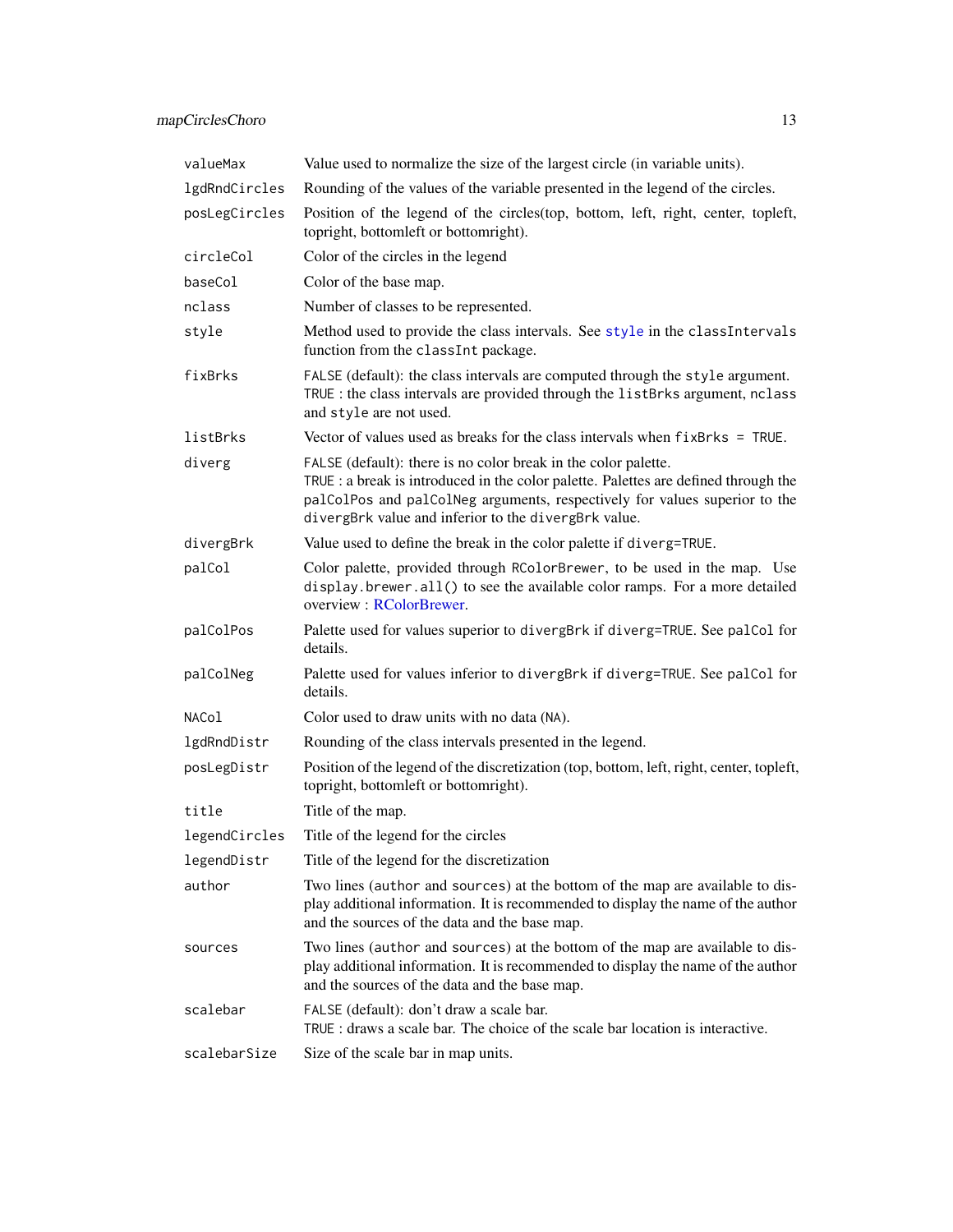<span id="page-13-0"></span>

| scalebarText | Text of the scale bar.                                                                                                                |
|--------------|---------------------------------------------------------------------------------------------------------------------------------------|
| northArrow   | FALSE (default) : don't draw a North arrow.<br>TRUE: draws a North arrow. The choice of the North arrow location is interac-<br>tive. |
|              | northArrowSize Size of the North arrow in map units.                                                                                  |
| width        | Width of the map in cm.                                                                                                               |
| height       | Height of the map in cm.                                                                                                              |
| txtCex       | Size of the texts.                                                                                                                    |

#### Details

The circles are centered on the centroids of the polygons. Only the six first arguments are compulsory.

# Value

A map is displayed in the graphic window. You can export the map in raster or vector format (pdf).

# Author(s)

Timothee Giraud - UMS RIATE (CNRS)

#### See Also

| rCarto-package  | rCarto package                                                           |
|-----------------|--------------------------------------------------------------------------|
| mapCircles      | proportional circles                                                     |
| mapCirclesChoro | proportional circles colored by a discretized quantitative variable      |
| mapCirclesTypo  | proportional circles colored by the modalities of a qualitative variable |
| mapChoropleth   | choropleth                                                               |
| mapChoroTypo    | typology                                                                 |
| mtq             | data                                                                     |
| commune         | shapefile                                                                |

### Examples

```
library(rCarto)
data(mtq)
# minimal example
mtq$POPVAR <- (mtq$P09_POP-mtq$P99_POP) / mtq$P99_POP
mapCirclesChoro(shpFile=file.path(path.package("rCarto"), "shapes/COMMUNE"),
                shpId="INSEE_COM",df=mtq,dfId="ID",var="P09_POP",var2="POPVAR")
```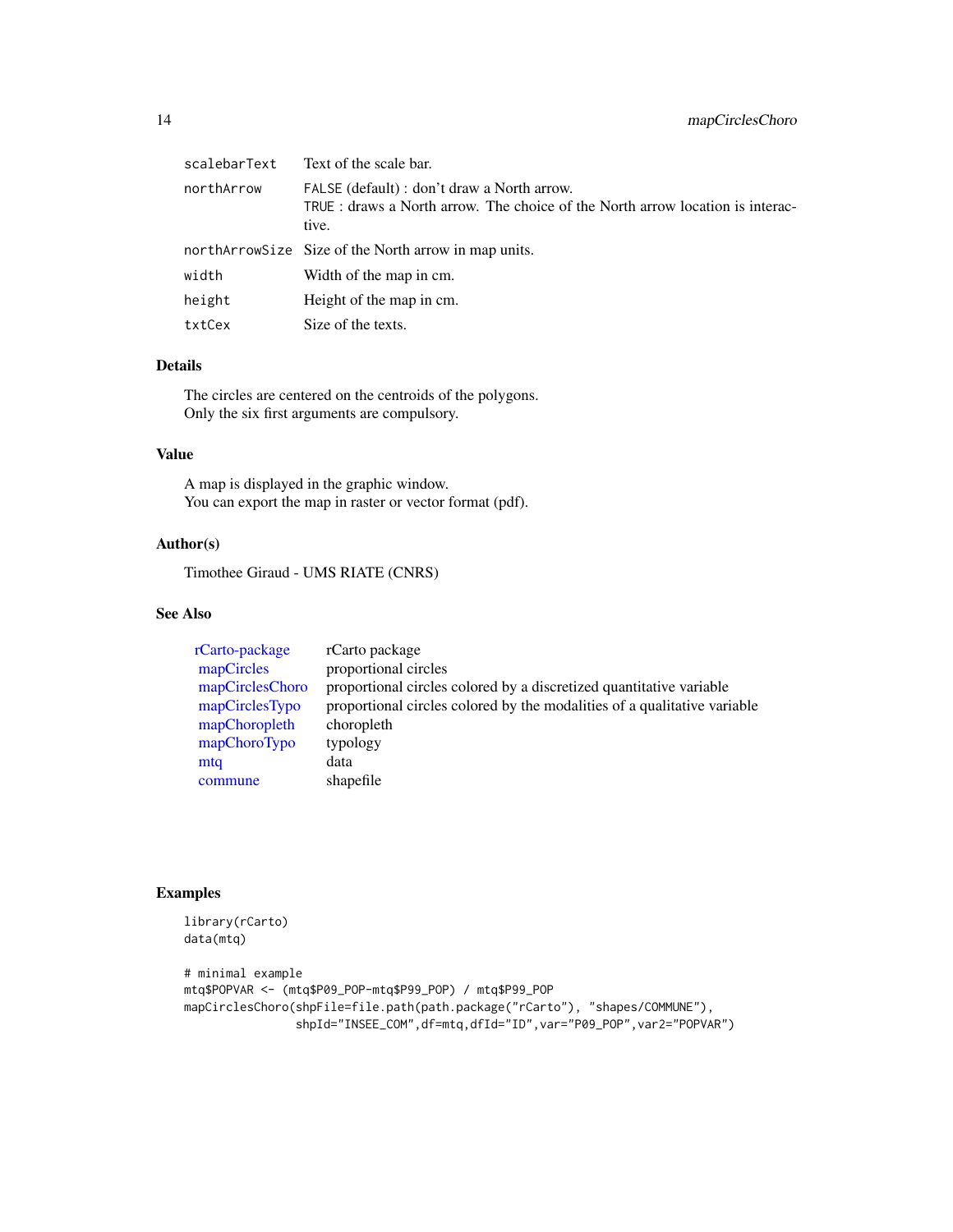<span id="page-14-1"></span><span id="page-14-0"></span>mapCirclesTypo *Proportionnal Circles Colored by the Modalities of a Qualitative Variable*

#### Description

This function represents two variables through a proportional circles map. The areas of the circles are proportional to values in a quantitative variable and their colors reflect a the modalities of a qualitative variable.

#### Usage

```
mapCirclesTypo(shpFile, shpId, df, dfId, var, var2,
               fixedNorm = FALSE, shareOfCircles = 0.02,
               radiusMax = 0.5, valueMax = max(df[, var], na.rm = TRUE),
               lgdRndCircles = 0, posLegCircles = "topright",
               circleCol = "grey", baseCol = "#FFEDA0",
               posLegTypo = "bottomleft", palCol = "Paired", NACol = "grey",
               title = past(var, var2, sep = " & "),
               legendCircles = var, legendTypo = var2,
               author = "author", sources = "sources",
               scalebar = FALSE, scalebarSize, scalebarText,
               northArrow = FALSE, northArrowSize,
              width = NULL, height = NULL, txtCex = NULL)
```

| shpFile        | Path to a polygon shapefile.                                                                                                                                                                                                                                                                                                                                         |
|----------------|----------------------------------------------------------------------------------------------------------------------------------------------------------------------------------------------------------------------------------------------------------------------------------------------------------------------------------------------------------------------|
| shpId          | Unique identifier of the shapefile. It must correspond to df Id.                                                                                                                                                                                                                                                                                                     |
| df             | Data frame that contains the variables to be mapped.                                                                                                                                                                                                                                                                                                                 |
| dfId           | Unique identifier of the data frame. It must correspond to shpId.                                                                                                                                                                                                                                                                                                    |
| var            | Name of the positive numeric variable to be mapped through the sizes of the<br>circles.                                                                                                                                                                                                                                                                              |
| var2           | Name of the qualitative variable to be mapped.                                                                                                                                                                                                                                                                                                                       |
| fixedNorm      | FALSE (default) : the sum of the surfaces occupied by circles is proportional to<br>the size of the map and is declared by the shareOfCircles argument, radiusMax<br>and value Max are not used.<br>TRUE: the size of the largest circle is defined by a radius size (radius Max) and<br>a fixed variable value (valueMax), the shareOfCircles argument is not used. |
| shareOfCircles | Share of the surface of the map occupied by circles $(0.02 \text{ is } 2\%)$ .                                                                                                                                                                                                                                                                                       |
| radiusMax      | Size (in cm) of the radius of the biggest circle.                                                                                                                                                                                                                                                                                                                    |
| valueMax       | Value used to normalize the size of the largest circle (in variable units).                                                                                                                                                                                                                                                                                          |
| lgdRndCircles  | Rounding of the values of the variable presented in the legend of the circles.                                                                                                                                                                                                                                                                                       |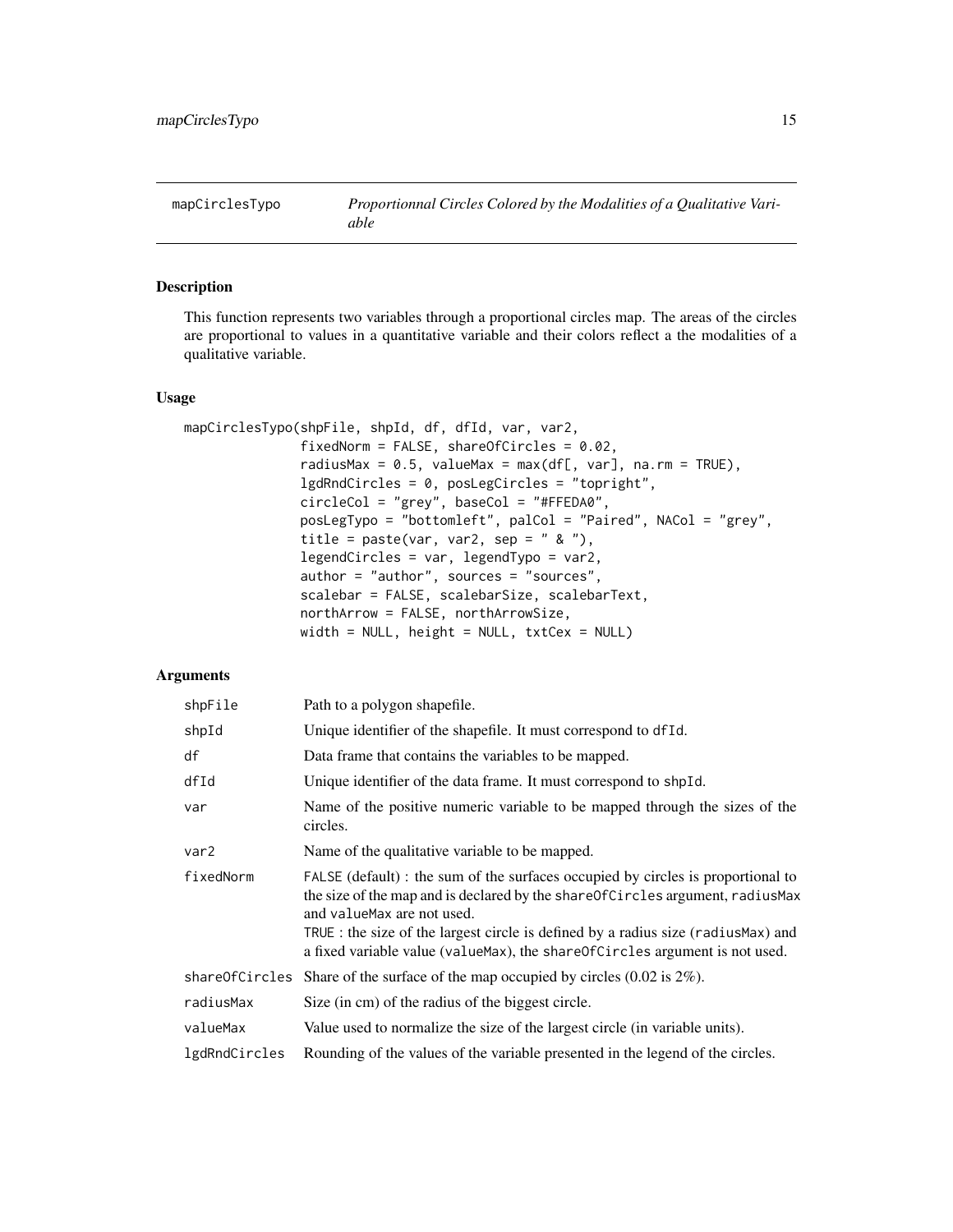<span id="page-15-0"></span>

| posLegCircles | Position of the legend of the circles(top, bottom, left, right, center, topleft,<br>topright, bottomleft or bottomright).                                                                                          |
|---------------|--------------------------------------------------------------------------------------------------------------------------------------------------------------------------------------------------------------------|
| circleCol     | Color of the circles in the legend                                                                                                                                                                                 |
| baseCol       | Color of the base map.                                                                                                                                                                                             |
| posLegTypo    | Position of the legend of the typology (top, bottom, left, right, center, topleft,<br>topright, bottomleft or bottomright).                                                                                        |
| palCol        | Color palette, provided through RColorBrewer, to be used in the map. Use<br>display.brewer.all() to see the available color ramps. For a more detailed<br>overview: RColorBrewer.                                  |
| NACol         | Color used to draw units with no data (NA).                                                                                                                                                                        |
| title         | Title of the map.                                                                                                                                                                                                  |
| legendCircles | Title of the legend for the circles                                                                                                                                                                                |
| legendTypo    | Title of the legend for the typology                                                                                                                                                                               |
| author        | Two lines (author and sources) at the bottom of the map are available to dis-<br>play additional information. It is recommended to display the name of the author<br>and the sources of the data and the base map. |
| sources       | Two lines (author and sources) at the bottom of the map are available to dis-<br>play additional information. It is recommended to display the name of the author<br>and the sources of the data and the base map. |
| scalebar      | FALSE (default): don't draw a scale bar.<br>TRUE: draws a scale bar. The choice of the scale bar location is interactive.                                                                                          |
| scalebarSize  | Size of the scale bar in map units.                                                                                                                                                                                |
| scalebarText  | Text of the scale bar.                                                                                                                                                                                             |
| northArrow    | FALSE (default) : don't draw a North arrow.<br>TRUE : draws a North arrow. The choice of the North arrow location is interac-<br>tive.                                                                             |
|               | northArrowSize Size of the North arrow in map units.                                                                                                                                                               |
| width         | Width of the map in cm.                                                                                                                                                                                            |
| height        | Height of the map in cm.                                                                                                                                                                                           |
| txtCex        | Size of the texts.                                                                                                                                                                                                 |

# Details

The circles are centered on the centroids of the polygons. Only the six first arguments are compulsory.

# Value

A map is displayed in the graphic window. You can export the map in raster or vector format (pdf).

# Author(s)

Timothee Giraud - UMS RIATE (CNRS)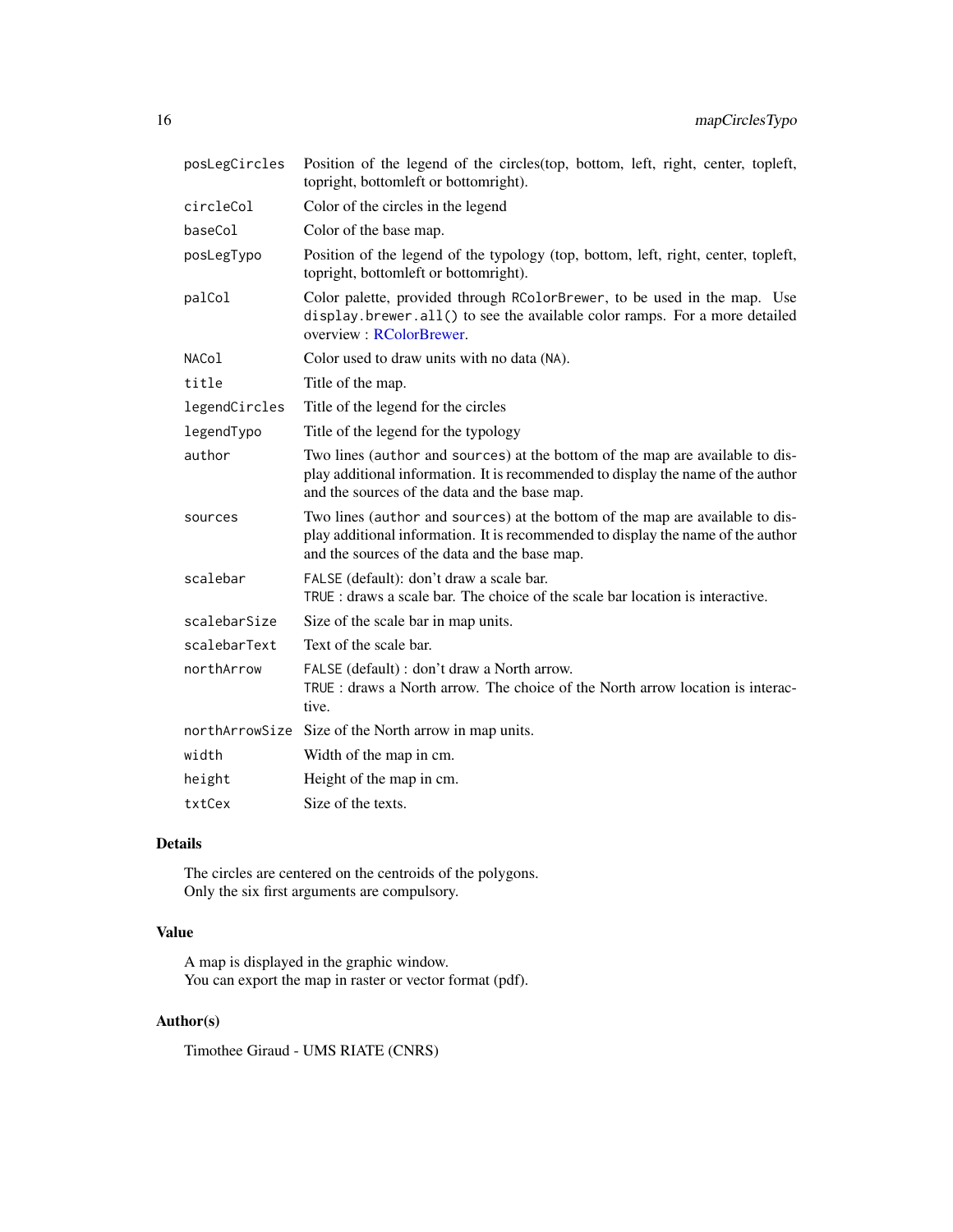mapCirclesTypo 17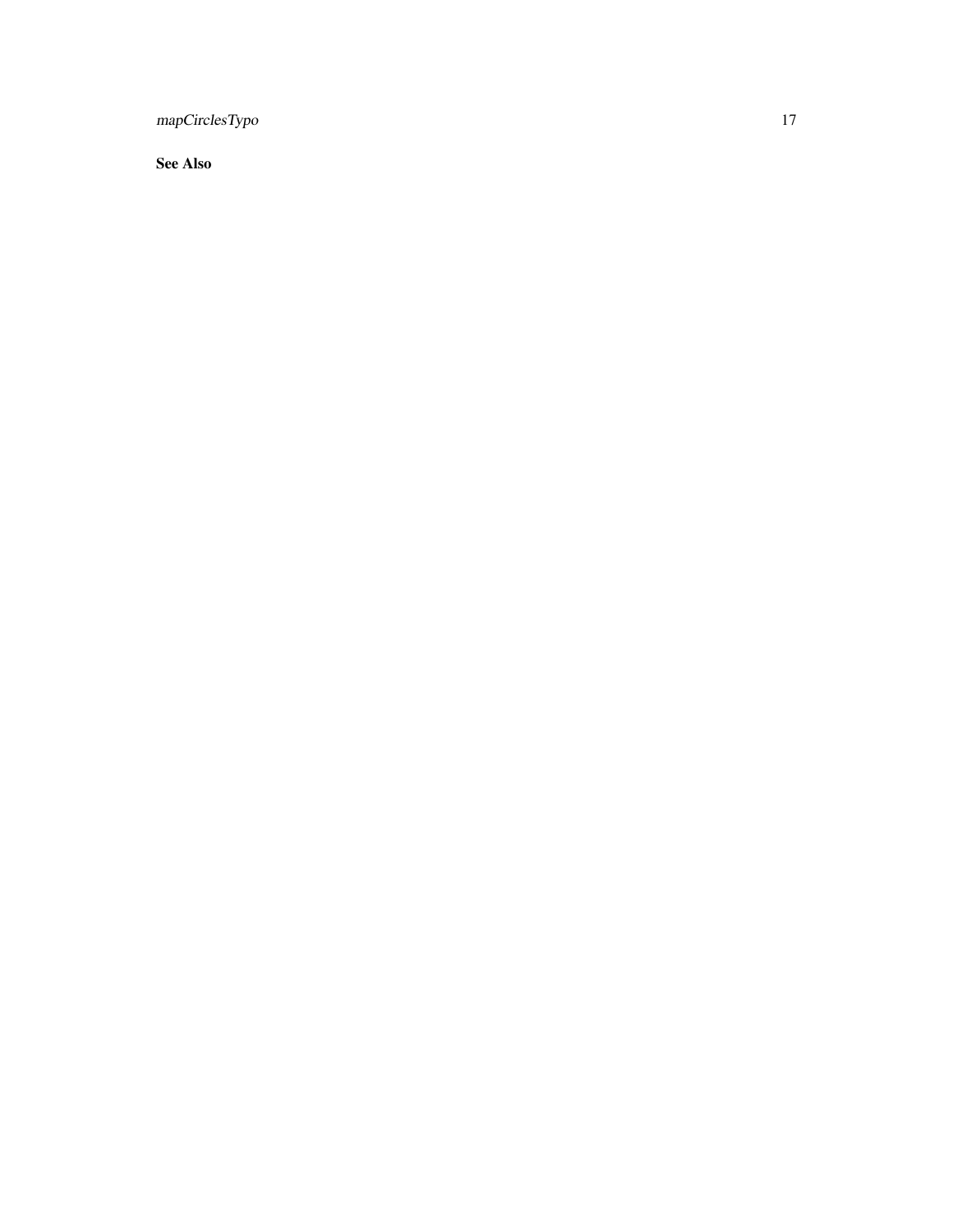<span id="page-17-0"></span>[rCarto-package](#page-1-1) rCarto package [mapCircles](#page-8-1) proportional circles [mapCirclesChoro](#page-11-1) proportional circles colored by a discretized quantitative variable [mapCirclesTypo](#page-14-1) proportional circles colored by the modalities of a qualitative variable [mapChoropleth](#page-3-1) choropleth<br>mapChoroTypo typology [mapChoroTypo](#page-6-1) [mtq](#page-17-1) data [commune](#page-2-1) shapefile

#### Examples

library(rCarto)

```
data(mtq)
# minimal example
mtr[ c(1, 12, 18, 23, 33, 8, 24), "beach" ] < - "No access to the beach"
mtq[c(2,4,5,6,9,13,17,20,21,25,26,29,31,34,11,27,7,19),"beach"] <- "Caribbean Sea"
mtq[c(14,15,16,22,28,30,32,10,3),"beach"] <- "Atlantic Ocean"
mapCirclesTypo(shpFile=file.path(path.package("rCarto"), "shapes/COMMUNE"),
              shpId="INSEE_COM",df=mtq,dfId="ID",var="P09_POP",var2="beach")
```
<span id="page-17-1"></span>

mtq *Census Data on Communes of the Martinique Island*

#### Description

Some demographic variables from censuses (1999 and 2009).

#### Usage

data(mtq)

#### Format

A data frame with 34 observations on the following 16 variables.

ID a numeric vector, INSEE Ids of the communes

P09\_POP total population in 2009

P99\_POP total population in 1999

P09\_POP0014 population of 00-14 years population in 2009

P09\_POP1529 population of 15-29 years population in 2009

P09\_POP3044 population of 30-44 years population in 2009

P09\_POP4559 population of 45-59 years population in 2009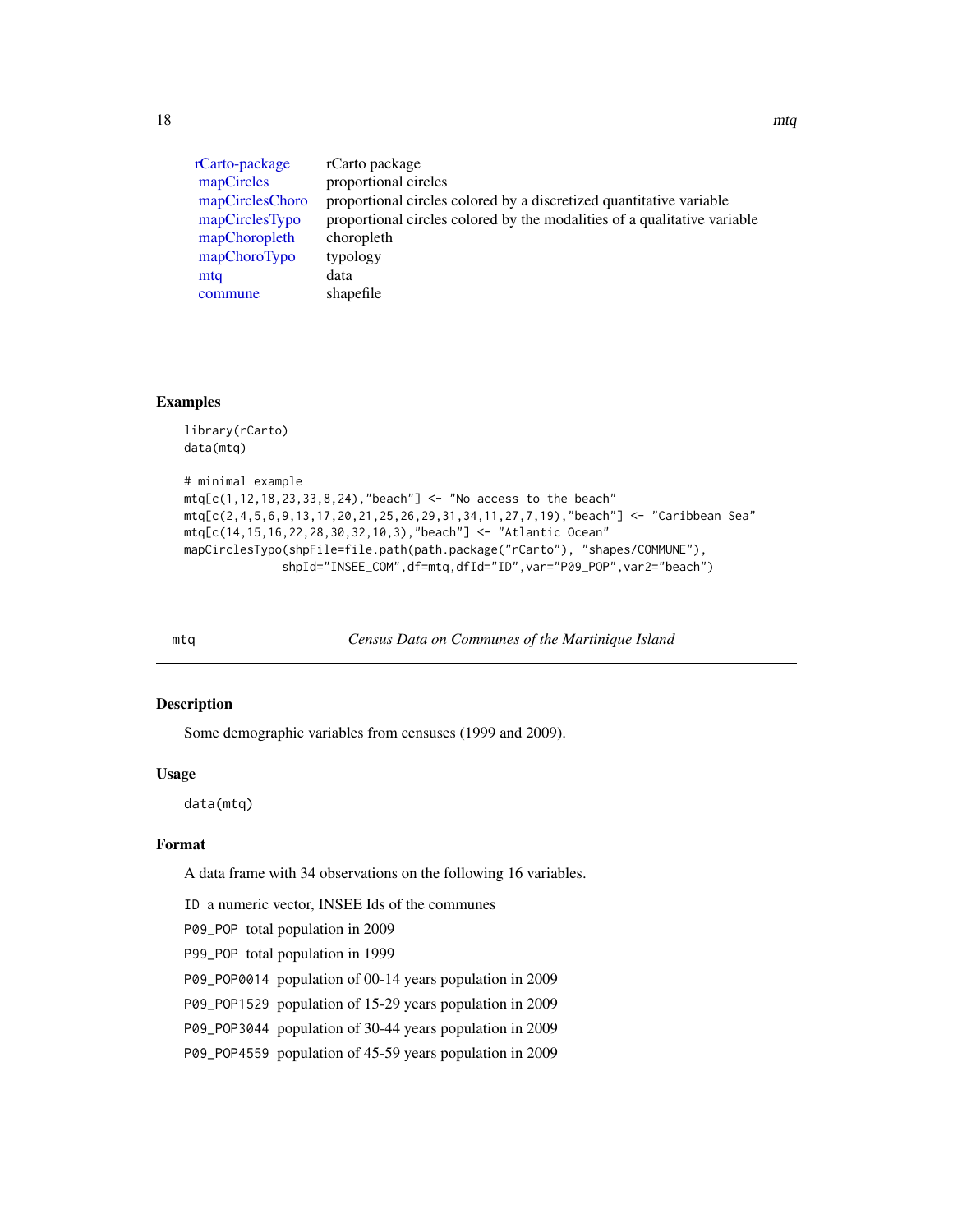<span id="page-18-0"></span>P09\_POP6074 population of 60-74 years population in 2009 P09\_POP75P population of 75 and more years population in 2009 P99\_POP0014 population of 00-14 years population in 2009 P99\_POP1529 population of 15-29 years population in 2009 P99\_POP3044 population of 30-44 years population in 2009 P99\_POP4559 population of 45-59 years population in 2009 P99\_POP6074 population of 60-74 years population in 2009 P99\_POP75P population of 75 and more years population in 2009

## Source

Chiffres cles - Evolution et structure de la population Decoupage geographique au 01/01/2011 - Mise en ligne le 28 juin 2012 Insee, Recensements de la population - Etat civil. Original data can be retreived here (page reached on 2012-11-16): http://www.recensement.insee.fr/telechargement/bases-chiffres-cles/BTX\_CC\_POP\_2009.zip

## See Also

| rCarto-package  | rCarto package                                                           |
|-----------------|--------------------------------------------------------------------------|
| mapCircles      | proportional circles                                                     |
| mapCirclesChoro | proportional circles colored by a discretized quantitative variable      |
| mapCirclesTypo  | proportional circles colored by the modalities of a qualitative variable |
| mapChoropleth   | choropleth                                                               |
| mapChoroTypo    | typology                                                                 |
| mtq             | data                                                                     |
| commune         | shapefile                                                                |

#### Examples

data(mtq)